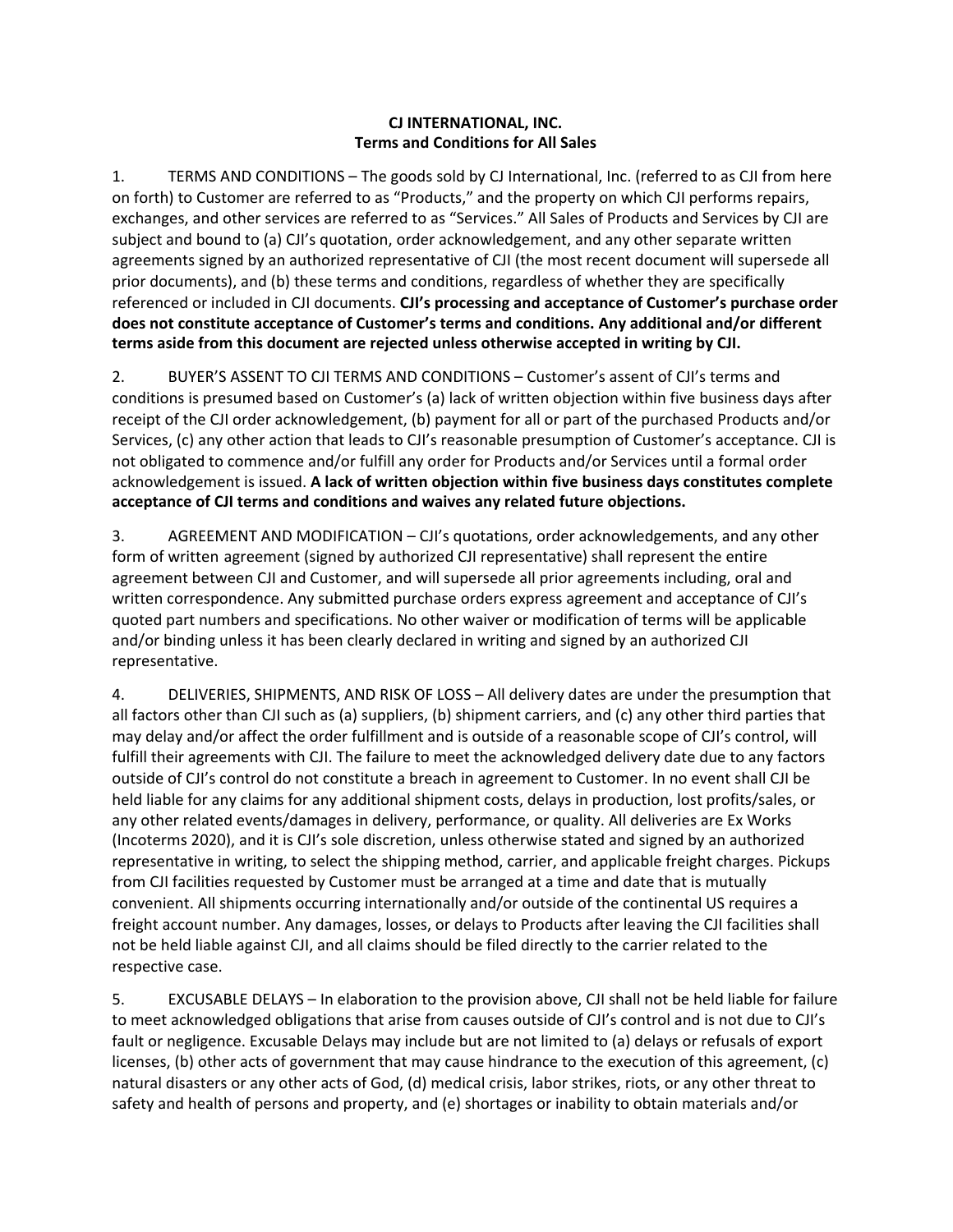components. If an excusable delay causes a delay on CJI's part of the agreement, the acknowledged ship date will be extended by a corresponding length of time, and Customer is granted the option to cancel the order for the respective Products.

6. TAXES – Prices shown on CJI quotes, order acknowledgements, and any other written and signed documents related to agreements between CJI and Customer do not include any taxes, duties, or other fees. The responsibility to pay all additional fees imposed by any government body which CJI is required to collect and/or pay regarding applicable Products and Services shall be forwarded to Customer. By accepting these terms and condition, Customer agrees to pay all additional fees and to reimburse CJI for any fees in which CJI makes the initial payment.

7. OPENING NET TERMS WITH CJI – All new customers are required to pay in advance through a mutually agreed payment method for the first order with CJI unless otherwise agreed upon in writing and signed by an authorized representative. Upon Customer's request of opening a credit line with CJI, Customer must provide between at least three and up to five credit references, a current financial statement, and a completed questionnaire to be provided by CJI. CJI holds sole discretion to approve or reject Customer's request after reviewing the provided information. After approval, CJI has the right to (a) temporarily suspend or permanently cancel the credit line approval, (b) modify payment terms, or (c) require full or partial upfront payment for individual orders upon reasonable grounds found by CJI. The reasonable grounds include but are not limited to (a) Customer's repeated delays in payment, (b) the filing of bankruptcy by or against Customer, and (c) any other event that brings reasonable suspicion of Customer's credibility. **CJI reserves the right to cancel Customer's credit line at any time, without notice.**

8. CJI DISTRIBUTION – A purchase order submission and assent to these terms and conditions expresses Customer's acknowledgement that CJI is a distributor of parts, and CJI is purchasing parts from third parties to adhere to specifications requested by Customer unless otherwise expressed and agreed upon in writing and signed by an authorized representative. Therefore, CJI makes no representation about the components, composition, or sufficiency of Products to fulfill Customer's requirements.

9. NON-CONFORMING PRODUCTS – All claims for damages, shortages, loss, or any other nonconformances must be filed within ten business days of Customer receiving Products and/or Services. Any claims filed after this period will not be accepted unless otherwise agreed upon in writing and approved by an authorized representative. Any quantities delivered within +/- 5% of the ordered and acknowledged quantity is deemed complete unless otherwise agreed upon in writing and signed by an authorized representative. All requests to modify or reimburse monetary values invoiced must be claimed within ten business days of Customer receiving Products and Services. A lack of claim within this period constitutes Customer's complete acceptance of the order and agreement to provide payment of the invoiced amount. All claims must be placed only for substantial grounds and must be expressed in writing to include specific reasonings for return or rejection. CJI must be provided a reasonable period to investigate any claims made by Customer before a decision is reached. Customer shall not return or dispose of Products before a decision is made. Otherwise Customer forfeits the option to return the Product or be reimbursed for authorized scrapped parts or faulty Services. CJI reserves the rights to accept or decline returns and other respective requests, and upon CJI's acceptance Customer must (a) return all or a specified portion of Products and/or Services to CJI, (b) provide clear supporting evidence of nonconformance such as test reports and photos, and (c) any other requests made by CJI to fully approve the claim. All returns must be shipped out within ten business days of CJI issuing the Return Material Authorization (from here on referred to as RMA), and the respective tracking information must